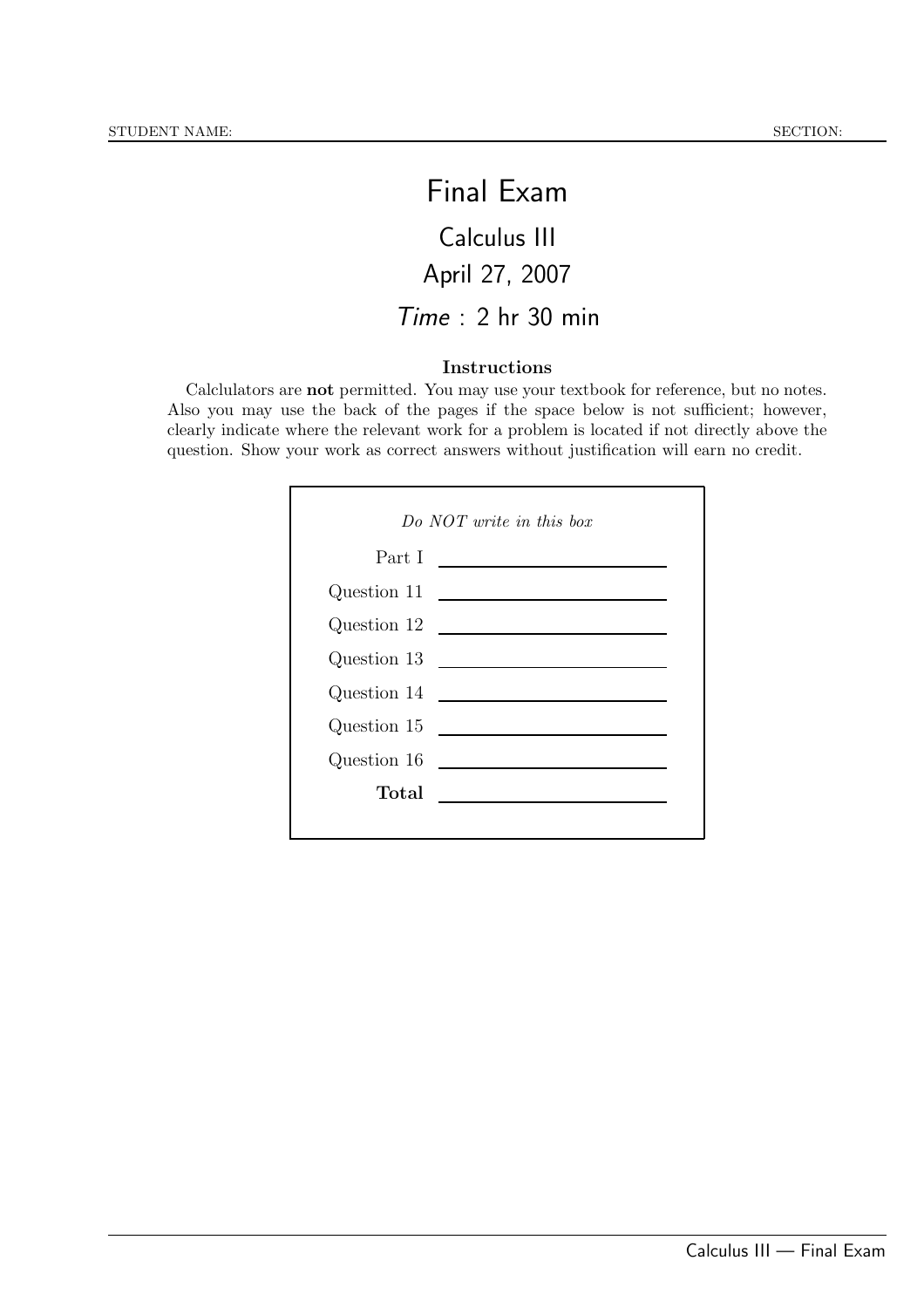## Part I

In this section there are 10 questions worth 4 points each for a total of 40 points. Work each problem in the space allotted and place your answers on the lines provided on the right.

**Question 1.** Find the rate of change of  $f(x, y, z) = e^{xy} + \ln(xz)$  per unit distance at  $P(0, 0, \frac{1}{2})$ 2 ) in the direction of  $Q(2, 2, \frac{5}{8})$ 2 ).



**Question 2.** Find parametric equations for the tangent line to the curve given by  $\vec{r}(t) = \langle t, t^3, \ln(t) \rangle$ at the point where  $t = 1$ .

Answer:  $x = 1 + t$ ,  $y = 1 + 3t$ ,  $z = t$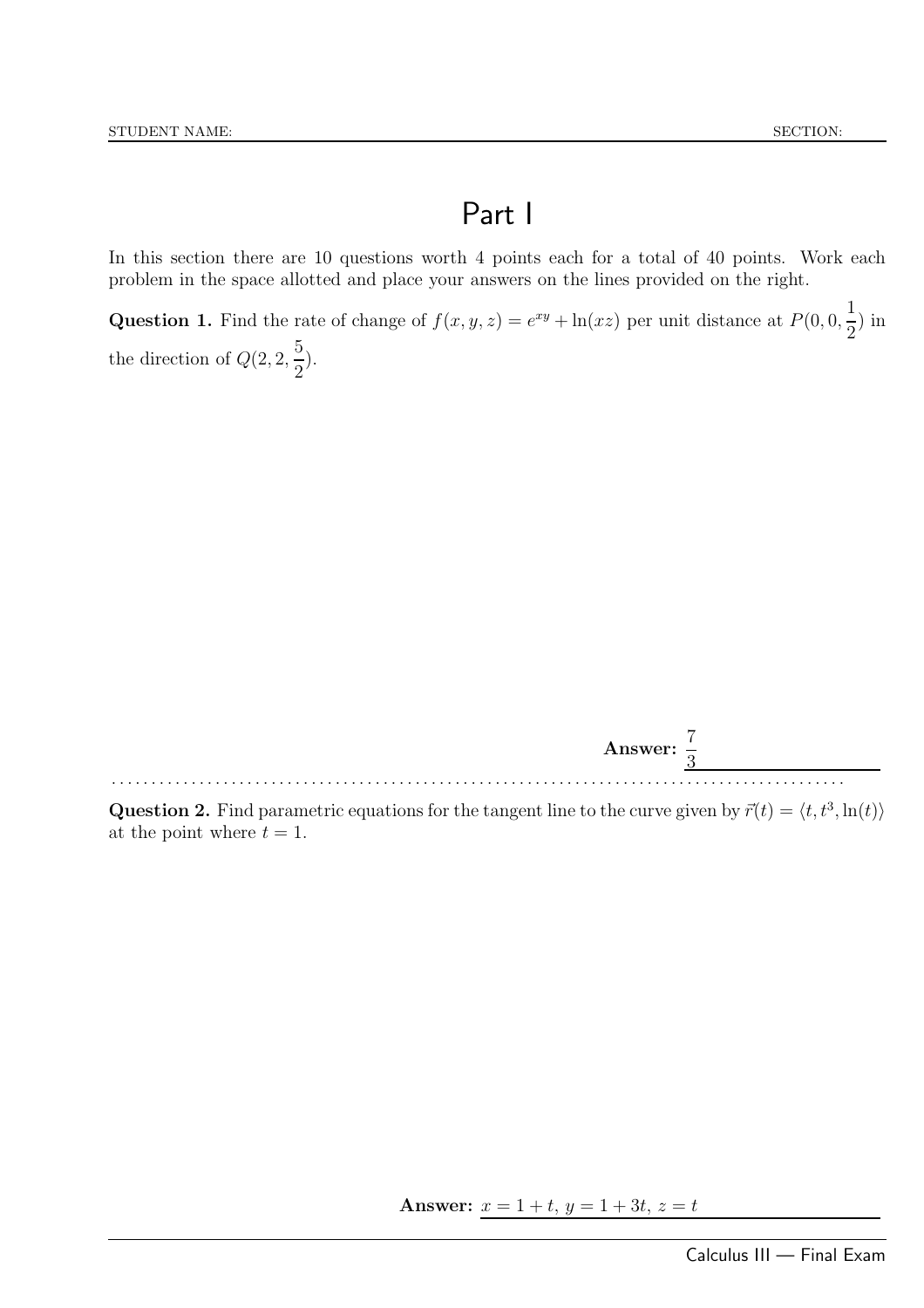Question 3. Express  $\int_0^2 \int_0^{2x} f(x, y) dy dx$  as an equivalent iterated integral with the order of integration reversed.

> **Answer:**  $\int_0^4 \int_{\frac{y}{2}}^2 f(x, y) dy dx$ . . . . . . . . . . . . . . . . . . . . . . . . . . . . . . . . . . . . . . . . . . . . . . . . . . . . . . . . . . . . . . . . . . . . . . . . . . . . . . . . . . . . . . . . . . . .

Question 4. Suppose the radius of a right circular cone is increasing at the rate of 2 in/sec while the height is decreasing by 1 in/sec. Use a chain rule to find the rate the volume is changing when the radius is 10 in. and the height is 5 in.

| Answer: |  |
|---------|--|
|         |  |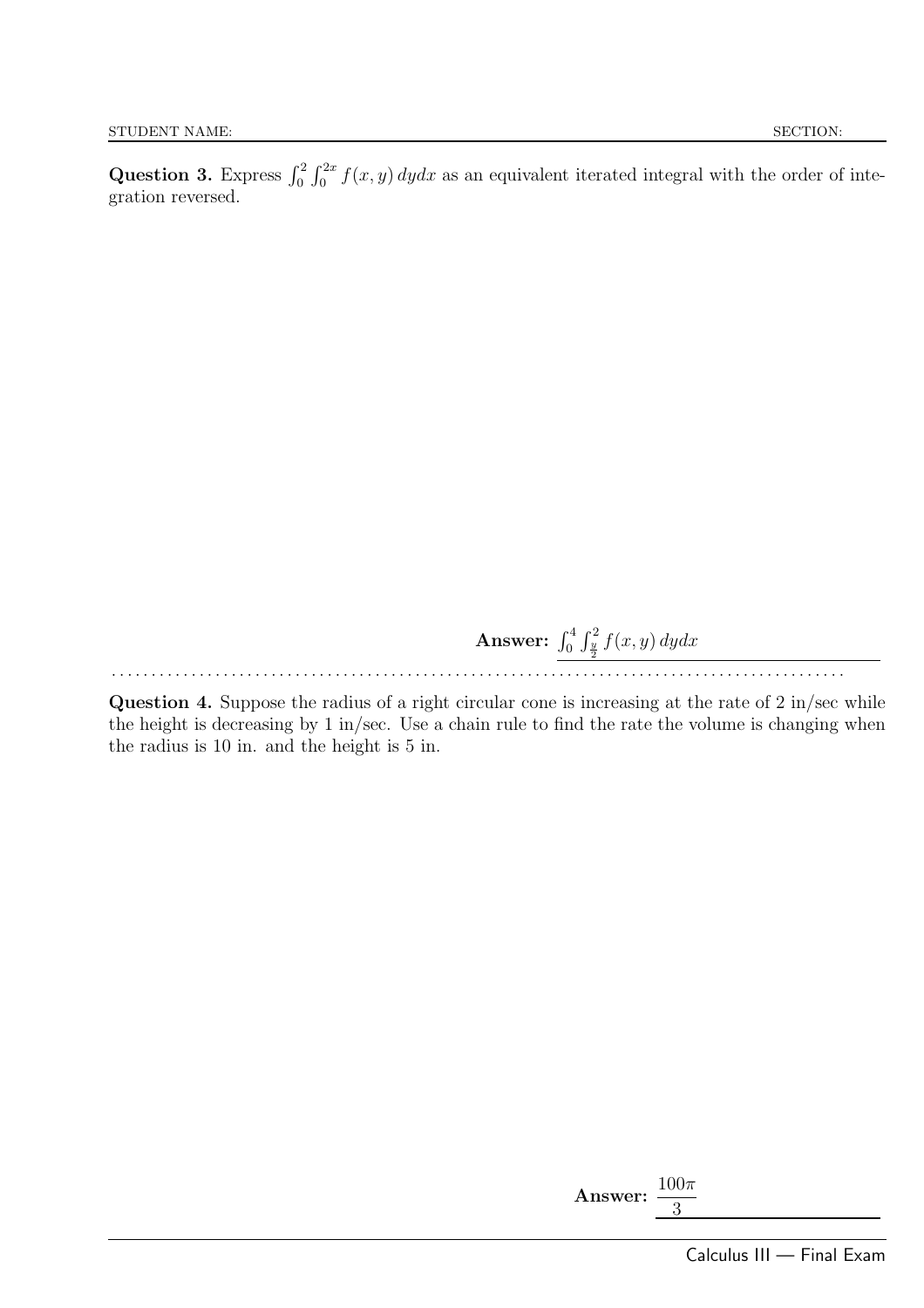Question 5. Find the divergence of the vector field

$$
F = \frac{x}{x^2 + y^2 + z^2}\vec{i} + \frac{y}{x^2 + y^2 + z^2}\vec{j} + \frac{z}{x^2 + y^2 + z^2}\vec{k}
$$



**Question 6.** Find the work done by the force field  $\vec{F}(x, y) = x \sin(y)\vec{i} + y\vec{j}$  on a particle that moves along the parabola  $y = x^2$  from  $(-1, 1)$  to  $(0, 0)$ .

**Answer:** 
$$
\frac{1}{2}(\cos(1) - 1)
$$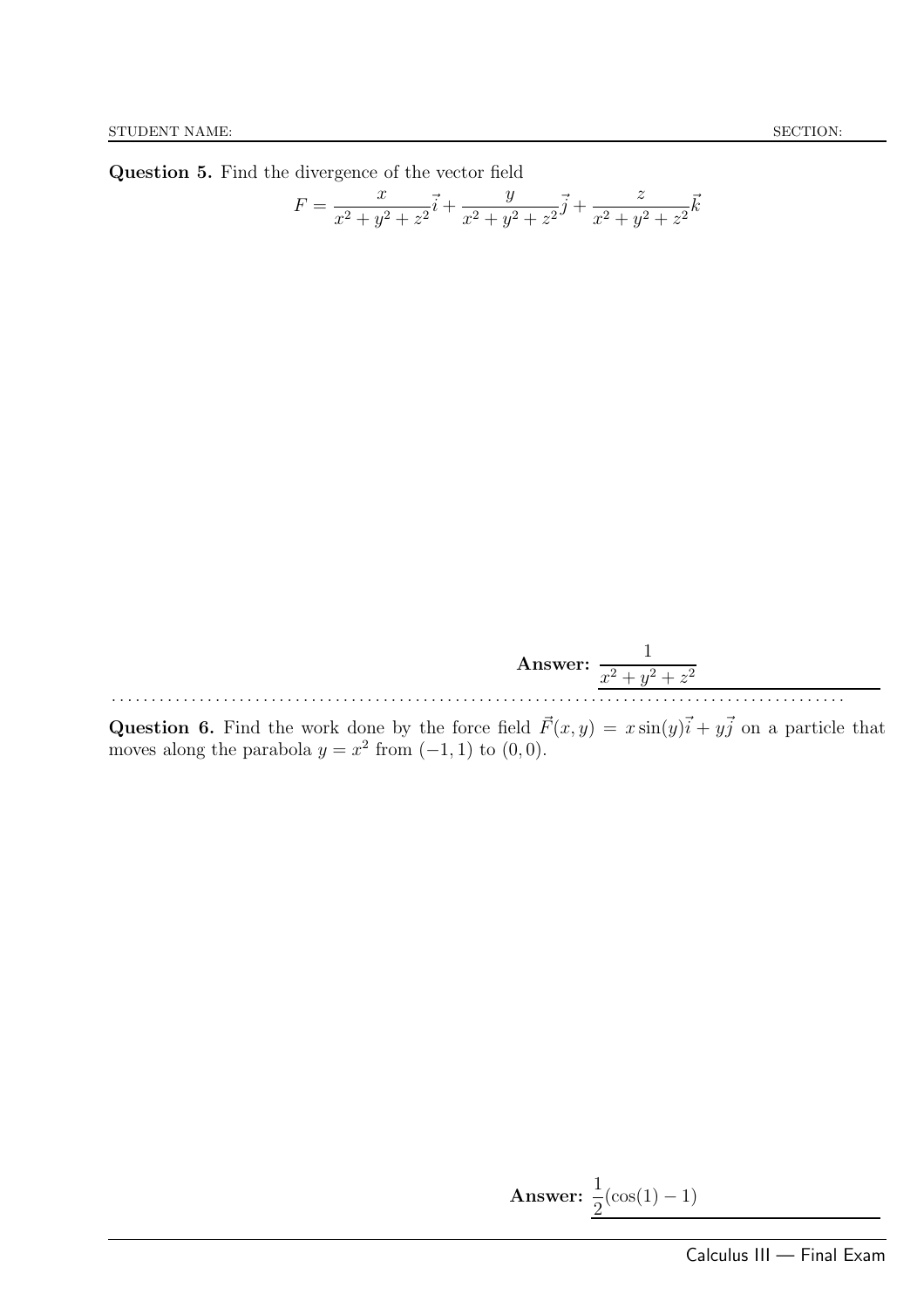**Question 7.** Find the curvature of the graph of  $y = \tan(x)$  at the point  $\left(\frac{\pi}{4}\right)$ 4  $, 1)$ 



**Answer:** 
$$
df = \frac{y}{x^2 + y^2} dx - \frac{x}{x^2 + y^2} dy
$$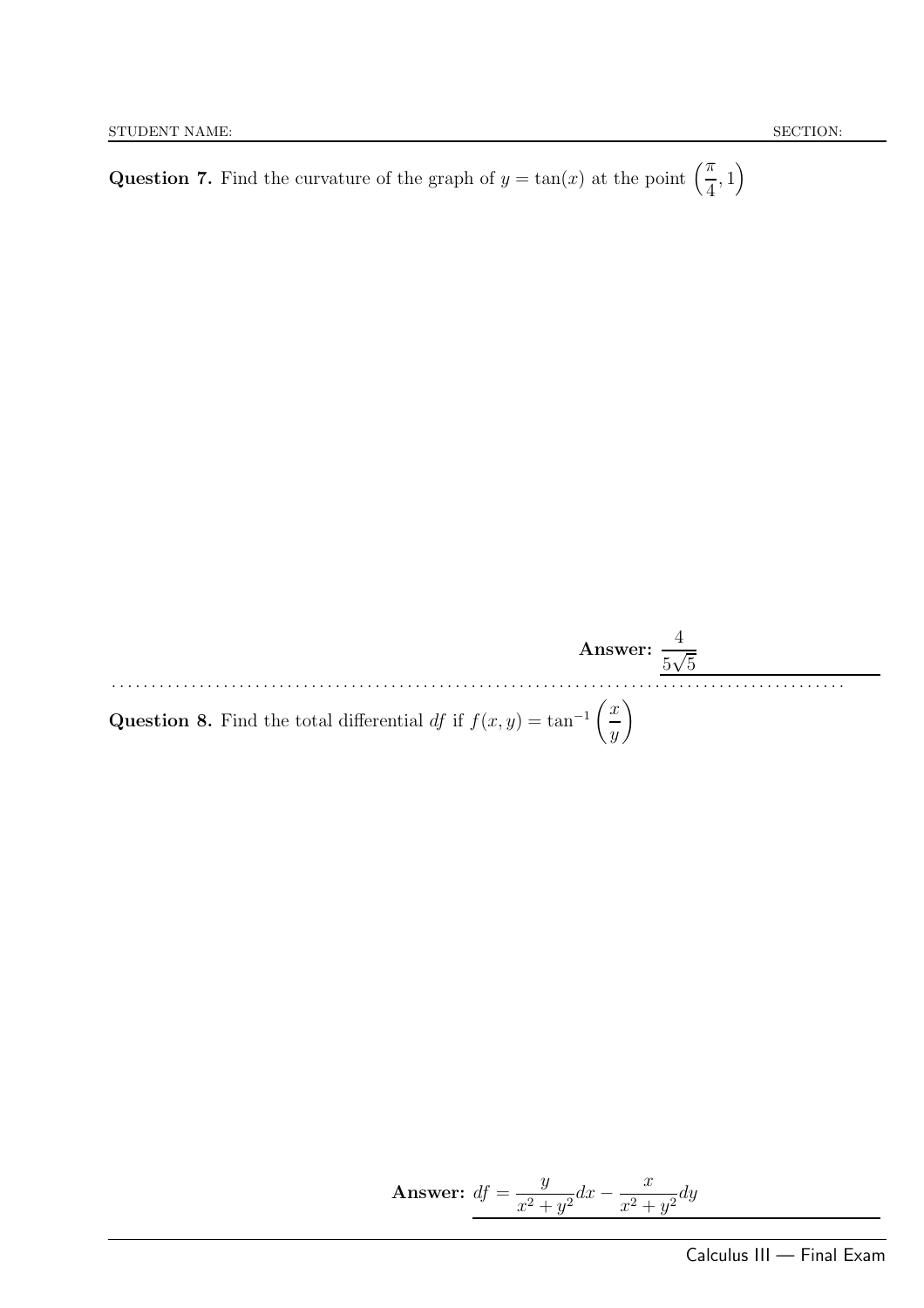Question 9. Evaluate the line integral of  $f(x, y) = 3 - x - y$  along the helix  $\vec{r} = (\cos 4t)\vec{i} +$  $(\sin 4t)\vec{j} + (t)\vec{k}, 0 \le t \le 2\pi.$ 

Answer:  $6\sqrt{17}\pi$ 

. . . . . . . . . . . . . . . . . . . . . . . . . . . . . . . . . . . . . . . . . . . . . . . . . . . . . . . . . . . . . . . . . . . . . . . . . . . . . . . . . . . . . . . . . . . .

Question 10. If  $\vec{F}(x, y) = -(xy \sin xy - \cos xy)\vec{i} - (x^2 \sin xy)\vec{j}$ , find a function f such that  $\vec{F} = \nabla f$ .

Answer:  $f(x, y) = x \cos xy$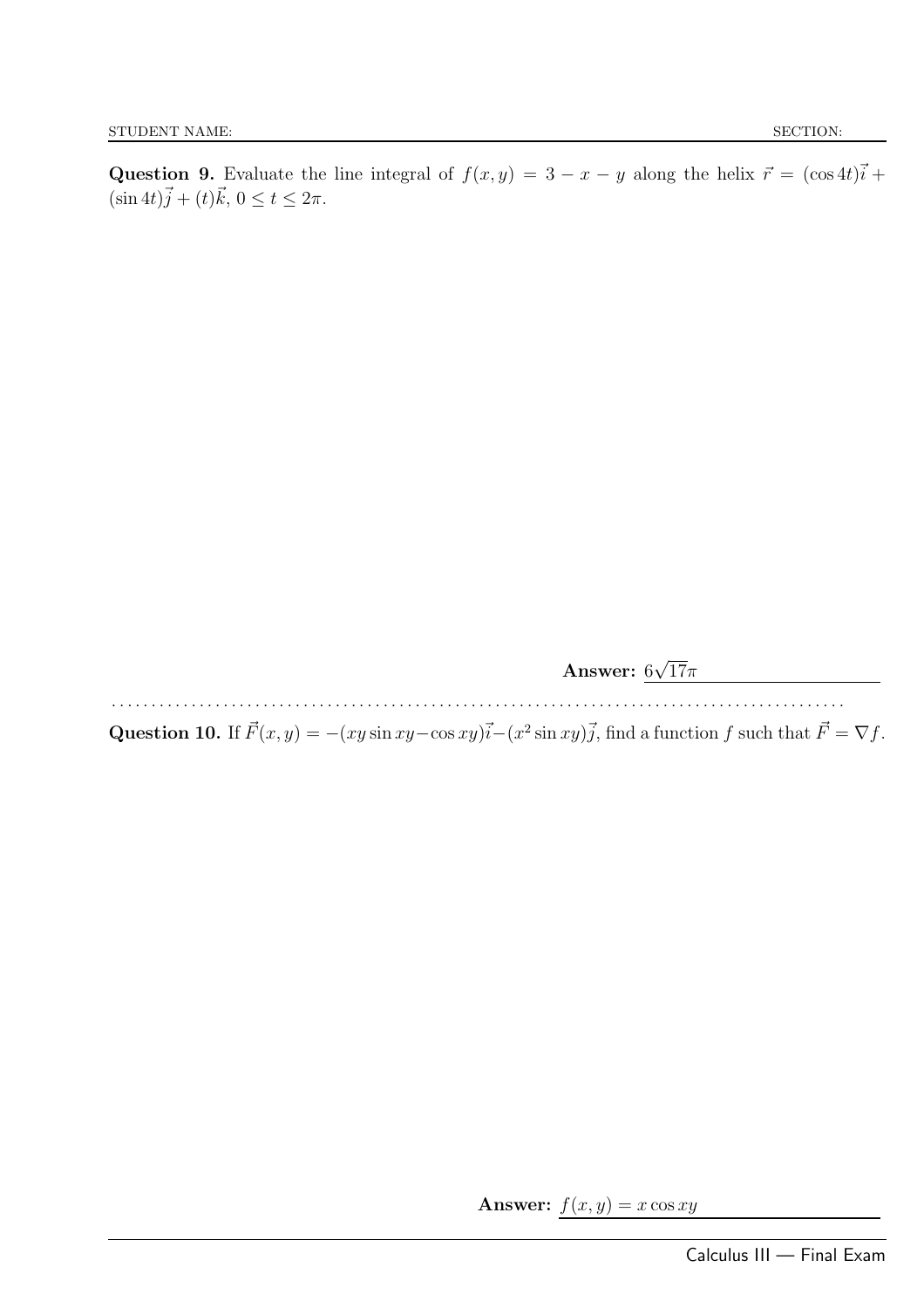## Part II

This section consists of 6 problems worth 10 points each for a total of 60 points. Work each problem in the space allotted.

Question 11. Determine the equation of the level surface of the function  $f(x, y, z) = -x +$  $y^2$ 4  $+z^2$ that goes through the point  $P(-3, 4, 2)$ . Also, find the equations of the tangent plane and the normal line to this level surface at P.

- Level Surface:  $-x+$  $y^2$  $+z^2=11$
- 4 • Tangent Plane:  $-x+2y+4z=19$
- Normal Line:  $x = -3 t$ ,  $y = 4 + 2t$ ,  $z = 2 + 4t$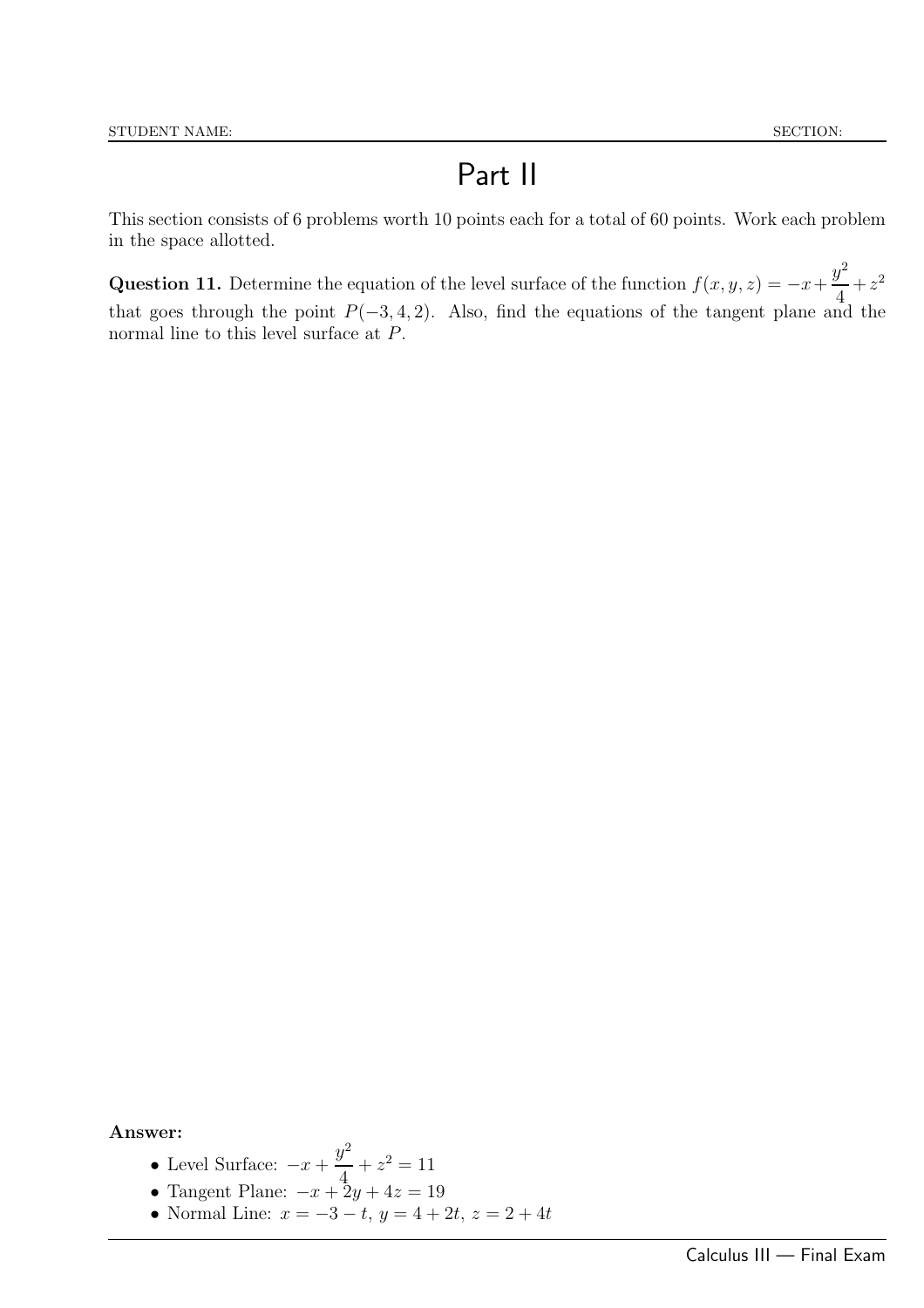Question 12. Use Lagrange multipliers to find the maximum and minimum values of the function

$$
f(x,y,z) = 16x - 8z
$$
 subject to the constraint

$$
x^2 + 15y^2 + z^2 = 20
$$

• 
$$
f_{max} = 80
$$

$$
\bullet \ f_{min} = -80
$$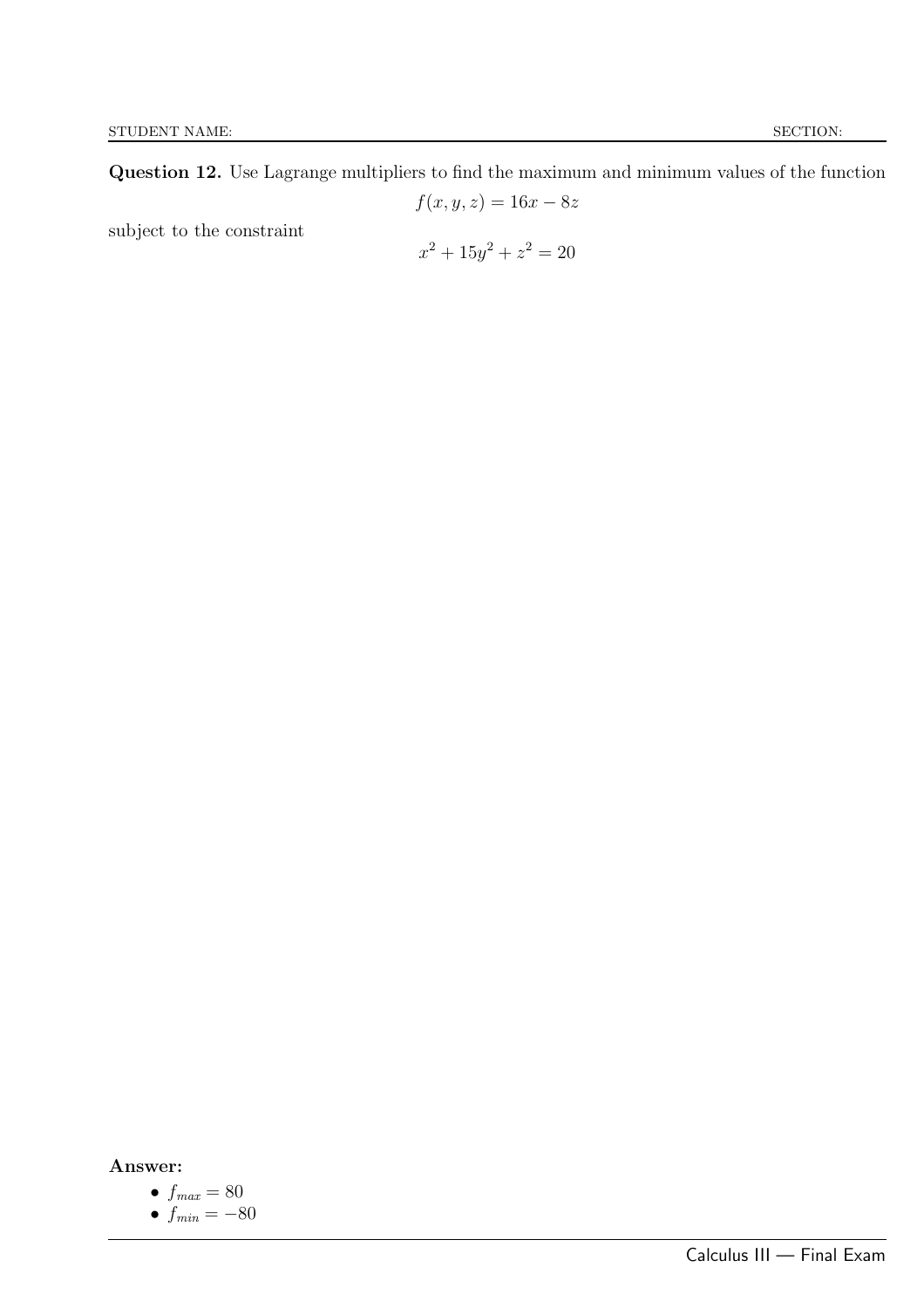Question 13. Find the critical points of  $f(x, y) = 8x^3 - 24xy + y^3$  and determine whether each is a local minimum, local maximum or neither.

- Local min. points:  $(2, 4)$
- Local max. points: None
- Local min. points:  $(0, 0)$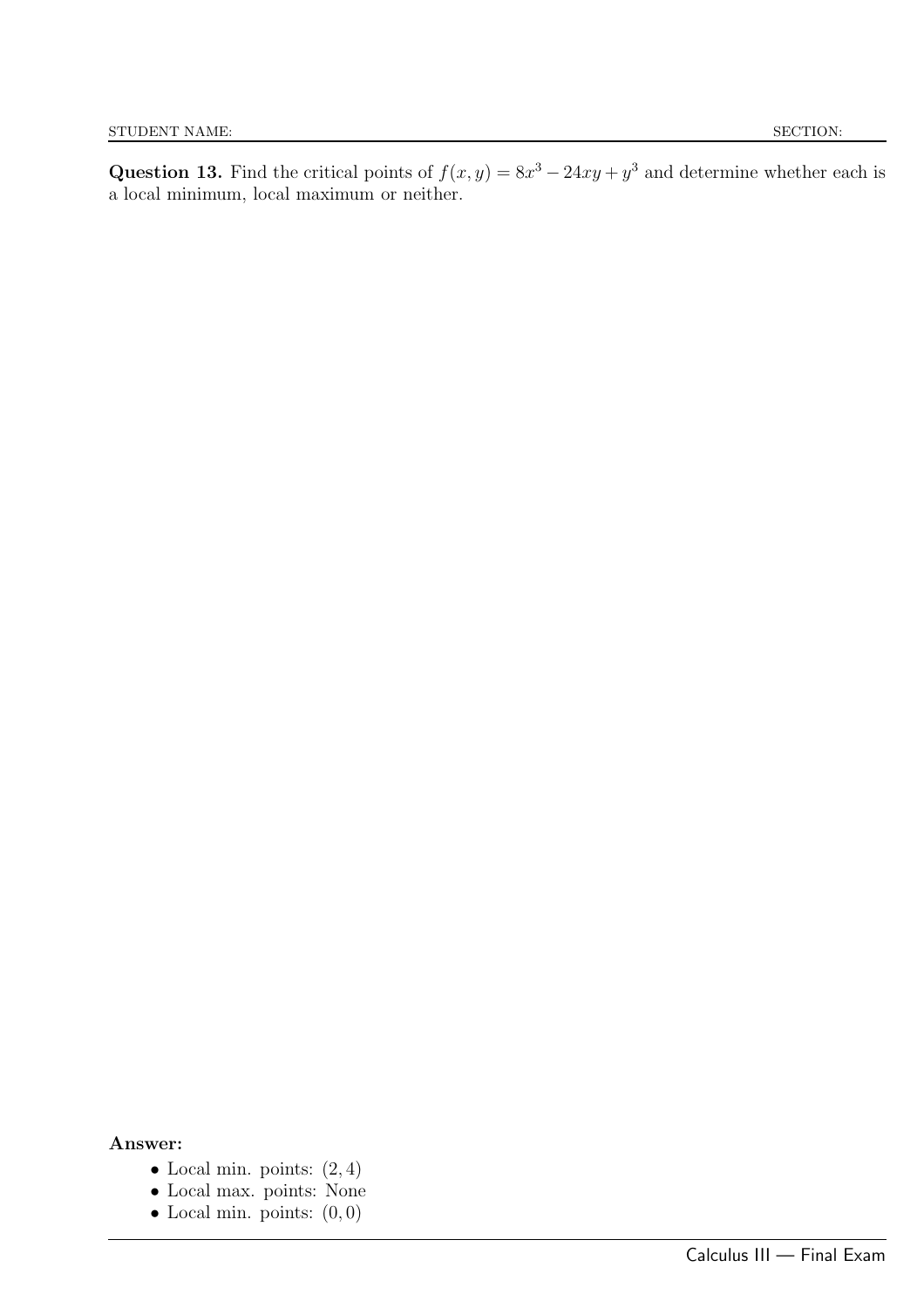$z = 12 - x^2 - 3y^2$ .

Answer:

 $\bullet$ Volume =  $18\pi$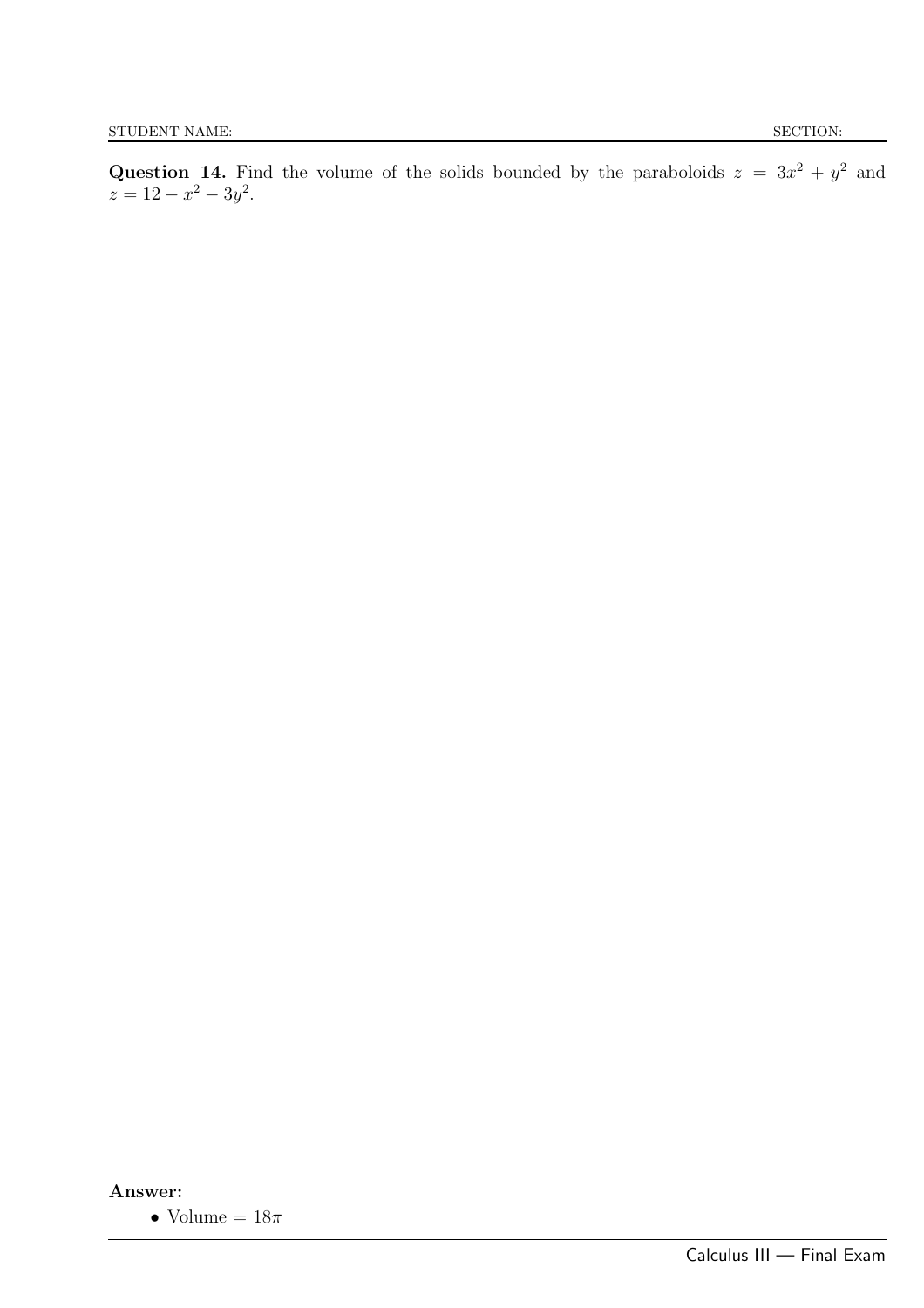**Question 15.** Let C be the positively oriented boundary of the triangle with vertices  $(0, 0)$ ,  $(1, 2)$ and  $(0, 2)$ . Calculate

$$
\oint 4x^2ydx + 2ydy
$$

- (a) by direct integration using line integrals and
- (b) by Green's Theorem.

Answer:

•  $\oint 4x^2ydx + 2ydy = -\frac{2}{3}$ 3